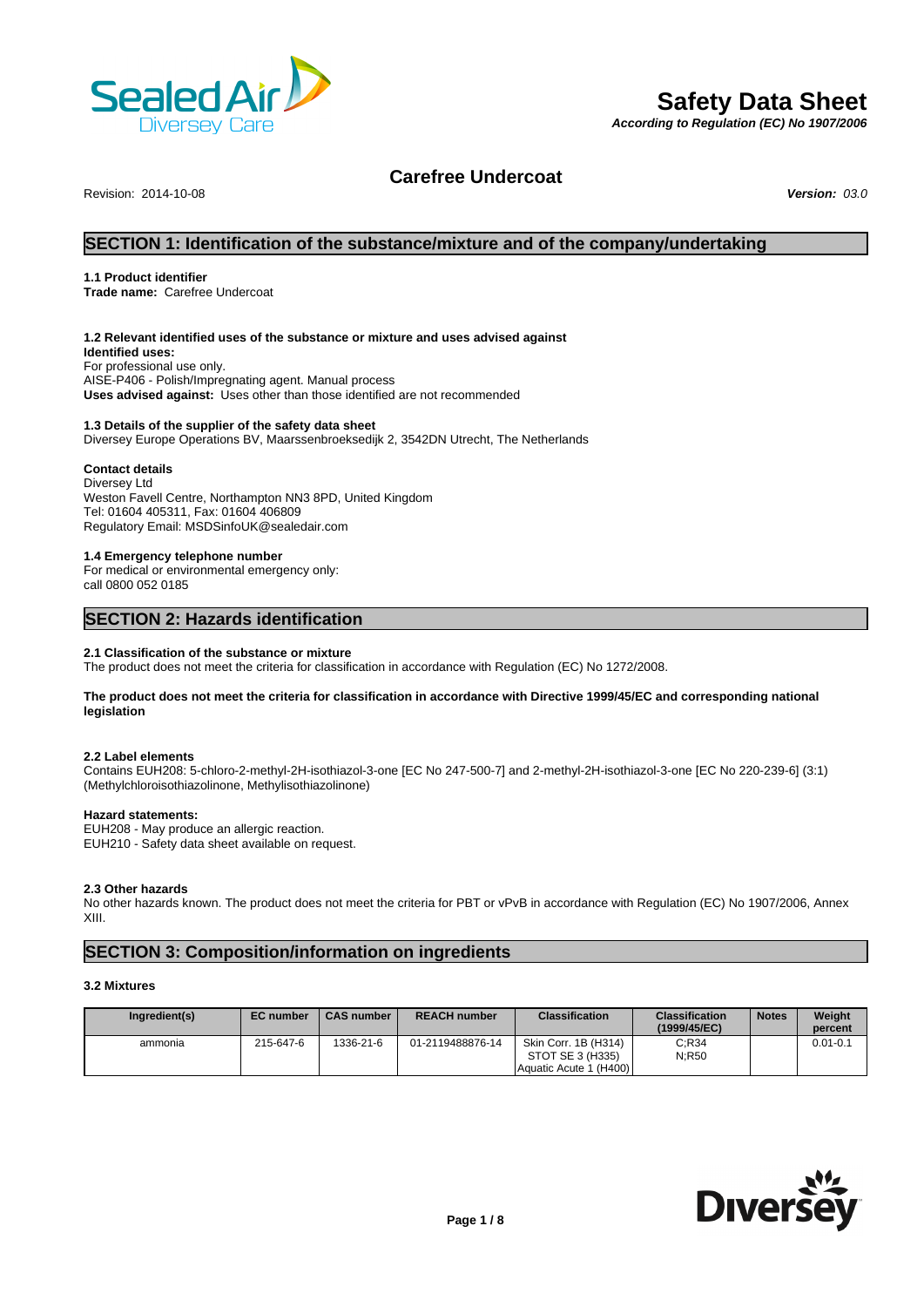\* Polymer.

For the full text of the R, H and EUH phrases mentioned in this Section, see Section 16.

Workplace exposure limit(s), if available, are listed in subsection 8.1.

[1] Exempted: ionic mixture. See Regulation (EC) No 1907/2006, Annex V, paragraph 3 and 4. This salt is potentially present, based on calculation, and included for classification and labelling purposes only. Each starting material of the ionic mixture is registered, as required.

[2] Exempted: included in Annex IV of Regulation (EC) No 1907/2006.

[3] Exempted: Annex V of Regulation (EC) No 1907/2006.

[4] Exempted: polymer. See Article 2(9) of Regulation (EC) No 1907/2006.

# **SECTION 4: First aid measures**

| 4.1 Description of first aid measures                           |                                                                                                                         |
|-----------------------------------------------------------------|-------------------------------------------------------------------------------------------------------------------------|
| <b>Inhalation</b>                                               | Get medical attention or advice if you feel unwell.                                                                     |
| <b>Skin contact:</b>                                            | Wash skin with plenty of lukewarm, gently flowing water. If skin irritation occurs: Get medical advice<br>or attention. |
| Eye contact:                                                    | Rinse cautiously with water for several minutes. If irritation occurs and persists, get medical<br>attention.           |
| Ingestion:                                                      | Rinse mouth. Immediately drink 1 glass of water. Get medical attention or advice if you feel unwell.                    |
| Self-protection of first aider:                                 | Consider personal protective equipment as indicated in subsection 8.2.                                                  |
| 4.2 Most important symptoms and effects, both acute and delayed |                                                                                                                         |
| Inholation.                                                     | No known offects or symptoms in normal use                                                                              |

| Inhalation:          | No known effects or symptoms in normal use. |
|----------------------|---------------------------------------------|
| <b>Skin contact:</b> | No known effects or symptoms in normal use. |
| Eye contact:         | No known effects or symptoms in normal use. |
| Ingestion:           | No known effects or symptoms in normal use. |

#### **4.3 Indication of any immediate medical attention and special treatment needed**

No information available on clinical testing and medical monitoring. Specific toxicological information on substances, if available, can be found in section 11.

# **SECTION 5: Firefighting measures**

## **5.1 Extinguishing media**

Carbon dioxide. Dry powder. Water spray jet. Fight larger fires with water spray jet or alcohol-resistant foam.

## **5.2 Special hazards arising from the substance or mixture**

No special hazards known.

# **5.3 Advice for firefighters**

As in any fire, wear self contained breathing apparatus and suitable protective clothing including gloves and eye/face protection.

# **SECTION 6: Accidental release measures**

#### **6.1 Personal precautions, protective equipment and emergency procedures**

No special measures required.

### **6.2 Environmental precautions**

Do not allow to enter drainage system, surface or ground water. Dilute with plenty of water.

#### **6.3 Methods and material for containment and cleaning up**

Absorb with liquid-binding material (sand, diatomite, universal binders, sawdust).

## **6.4 Reference to other sections**

For personal protective equipment see subsection 8.2. For disposal considerations see section 13.

# **SECTION 7: Handling and storage**

# **7.1 Precautions for safe handling**

**Measures to prevent fire and explosions:** No special precautions required.

## **Measures required to protect the environment:**

For environmental exposure controls see subsection 8.2.

### **Advices on general occupational hygiene:**

Handle in accordance with good industrial hygiene and safety practice. Keep away from food, drink and animal feeding stuffs. Do not mix with other products unless adviced by Sealed Air. Wash hands before breaks and at the end of workday. Wash face, hands and any exposed skin thoroughly after handling. Take off immediately all contaminated clothing. Use personal protective equipment as required. Use only with adequate ventilation.

## **7.2 Conditions for safe storage, including any incompatibilities**

Store in accordance with local and national regulations. Keep only in original container. Store in a closed container. For conditions to avoid see subsection 10.4. For incompatible materials see subsection 10.5.

# **7.3 Specific end use(s)**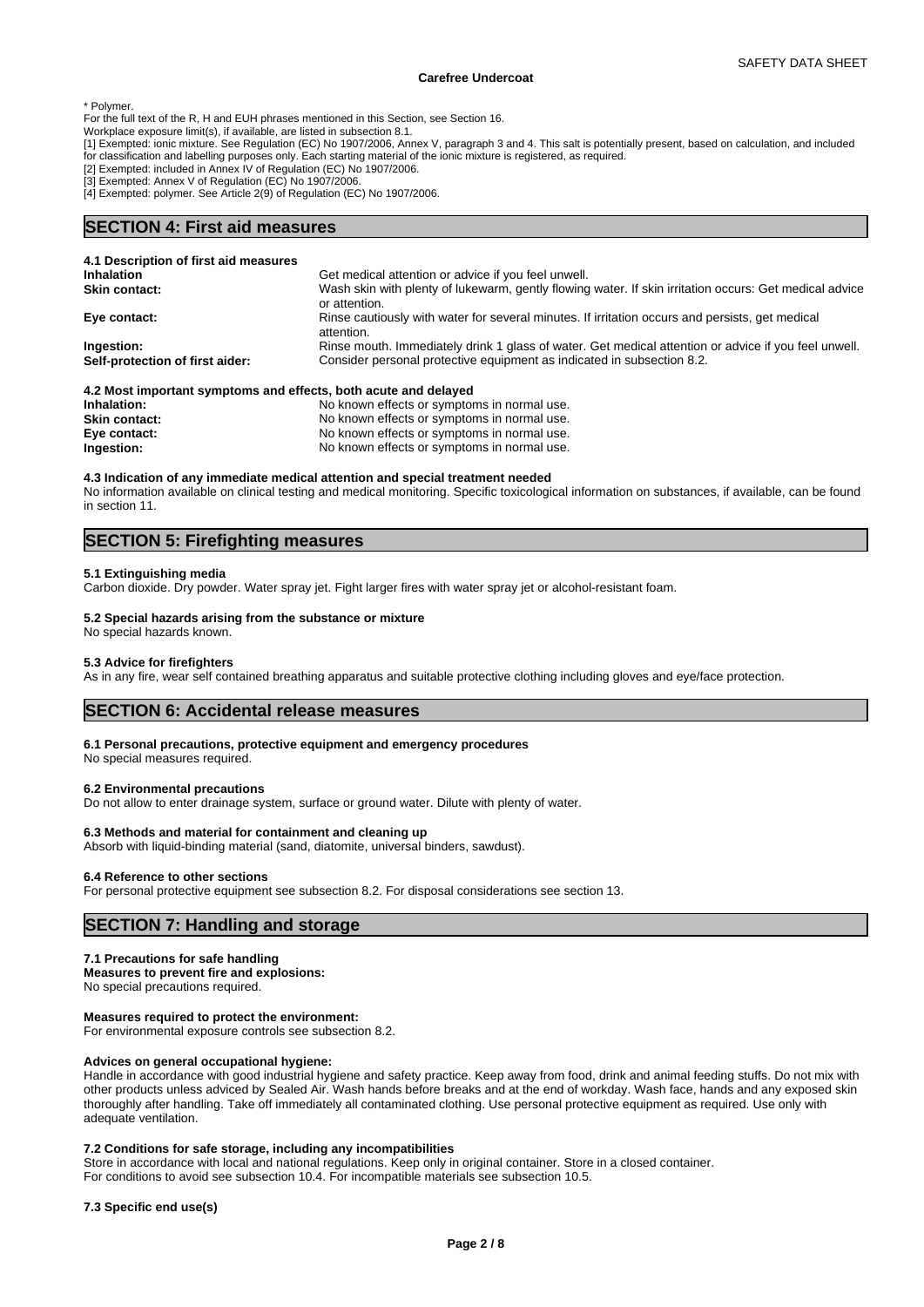No specific advice for end use available.

# **SECTION 8: Exposure controls/personal protection**

# **8.1 Control parameters Workplace exposure limits**

Air limit values, if available:

Biological limit values, if available:

Recommended monitoring procedures, if available:

Additional exposure limits under the conditions of use, if available:

# **DNEL/DMEL and PNEC values**

**Human exposure** DNEL oral exposure - Consumer (mg/kg bw)

| Ingredient(s) | <b>Short term - Local</b> | <b>Short term - Systemic I</b> | Long term - Local | I Long term - Systemic I |
|---------------|---------------------------|--------------------------------|-------------------|--------------------------|
|               | effects                   | effects                        | effects           | effects                  |
| ammonia       | No data available         | No data available              | No data available | No data available        |

DNEL dermal exposure - Worker

| Ingredient(s) | <b>Short term - Local</b> | <b>Short term - Systemic</b> | Long term - Local | I Long term - Systemic i |
|---------------|---------------------------|------------------------------|-------------------|--------------------------|
|               | effects                   | effects (mg/kg bw)           | effects           | effects (ma/ka bw)       |
| ammonia       | No data available         | ხ. მ                         | No data available | 0.0                      |

DNEL dermal exposure - Consumer

| Ingredient(s) | Short term - Local | <b>Short term - Systemic</b> | Long term - Local | l Long term - Svstemic l |
|---------------|--------------------|------------------------------|-------------------|--------------------------|
|               | effects            | effects (mg/kg bw)           | effects           | effects (mg/kg bw)       |
| ammonia       | No data available  | No data available            | No data available | No data available        |

| DNEL inhalatory exposure - Worker (mg/m <sup>3</sup> ) |  |
|--------------------------------------------------------|--|
|--------------------------------------------------------|--|

| Ingredient(s) | Short term - Local | <b>Short term - Systemic</b> | Long term - Local | I Long term - Systemic I |
|---------------|--------------------|------------------------------|-------------------|--------------------------|
|               | effects            | effects                      | effects           | effects                  |
| ammonia       | 36                 | $\sim$<br>41.0               |                   | $\overline{A}$<br>47. U  |

DNEL inhalatory exposure - Consumer (mg/m<sup>3</sup>  $)$ 

| Ingredient(s) | <b>Short term - Local</b><br>effects | <b>Short term - Systemicle</b><br>effects | Long term - Local<br>effects | <b>I Long term - Systemic i</b><br>effects |
|---------------|--------------------------------------|-------------------------------------------|------------------------------|--------------------------------------------|
| ammonia       | No data available                    | No data available                         | No data available            | No data available                          |
|               |                                      |                                           |                              |                                            |

# **Environmental exposure**

| Environmental exposure - PNEC |        |                                            |                     |                   |
|-------------------------------|--------|--------------------------------------------|---------------------|-------------------|
| Ingredient(s)                 |        | Surface water, fresh Surface water, marine | Intermittent (mg/l) | Sewage treatment  |
|                               | (mg/l) | (mg/l)                                     |                     | plant (mg/l)      |
| ammonia                       | 0.001' | 0.011                                      | No data available   | No data available |

Environmental exposure - PNEC, continued

| Ingredient(s) | Sediment, freshwater I<br>(mg/kg) | Sediment, marine<br>(mg/kg) | Soil (mg/kg)      | Air (mg/m <sup>3)</sup> |
|---------------|-----------------------------------|-----------------------------|-------------------|-------------------------|
| ammonia       | No data available                 | No data available           | No data available | No data available       |

# **8.2 Exposure controls**

*The following information applies for the uses indicated in subsection 1.2. If available, please refer to the product information sheet for application and handling instructions. Normal use conditions are assumed for this section.*

*Recommended safety measures for handling the undiluted product:*

| Appropriate engineering controls:<br>Appropriate organisational controls: | No special requirements under normal use conditions.<br>Avoid direct contact and/or splashes where possible. Train personnel.                     |
|---------------------------------------------------------------------------|---------------------------------------------------------------------------------------------------------------------------------------------------|
| Personal protective equipment                                             |                                                                                                                                                   |
| Eye / face protection:                                                    | Safety glasses are not normally required. However, their use is recommended in those cases<br>where splashes may occur when handling the product. |
| Hand protection:                                                          | Rinse and dry hands after use. For prolonged contact protection for the skin may be necessary.                                                    |
| <b>Body protection:</b>                                                   | No special requirements under normal use conditions.                                                                                              |
| <b>Respiratory protection:</b>                                            | No special requirements under normal use conditions.                                                                                              |
| <b>Environmental exposure controls:</b>                                   | No special requirements under normal use conditions.                                                                                              |

# **SECTION 9: Physical and chemical properties**

**9.1 Information on basic physical and chemical properties**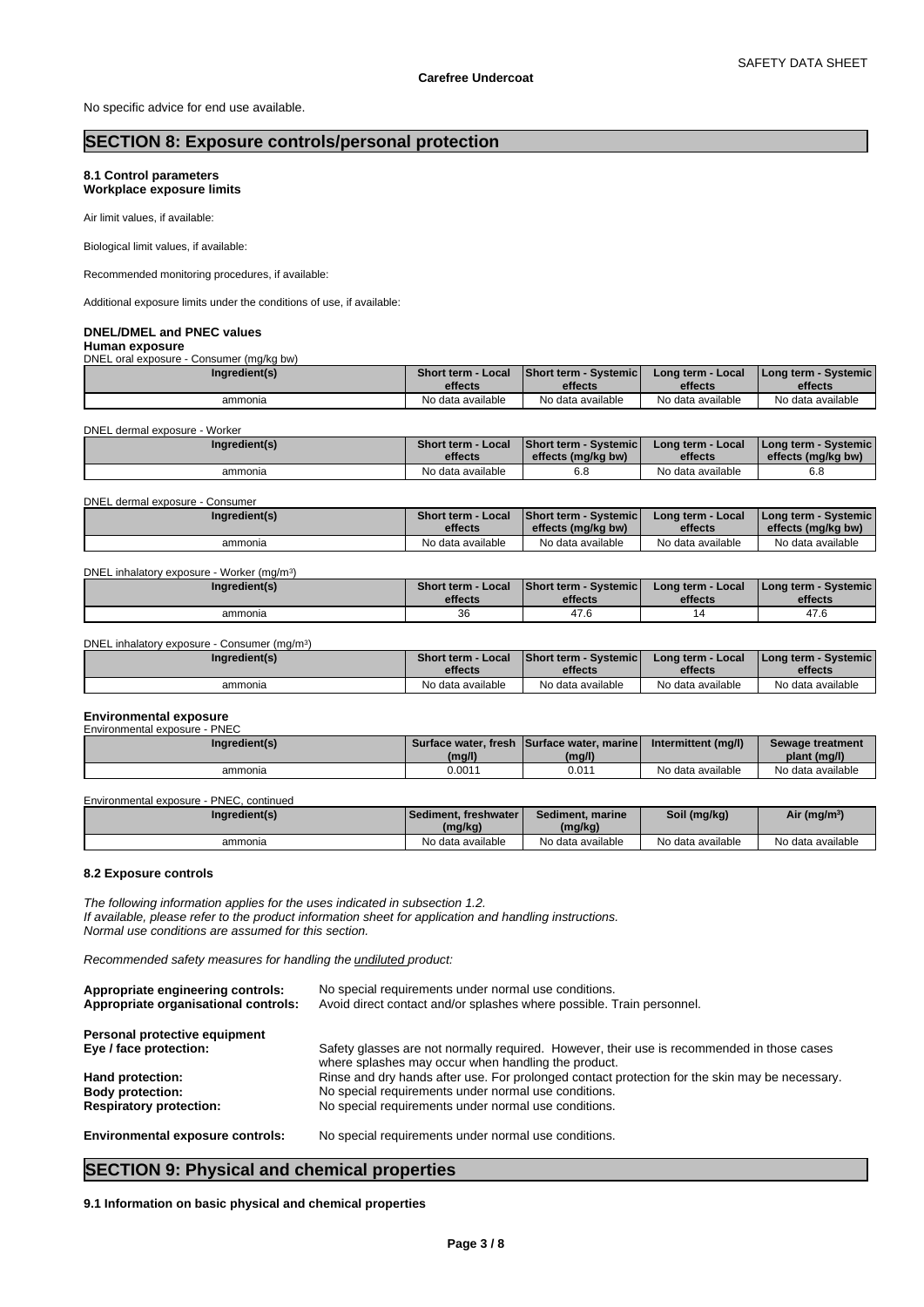*Information in this section refers to the product, unless it is specifically stated that substance data is listed*

**Method / remark**

**Physical State: Liquid Colour:** Opaque, White **Odour:** Product specific **Odour threshold:** Not applicable **pH:** ≈ 9 (neat) **Melting point/freezing point (°C):** Not determined **Initial boiling point and boiling range (°C):** Not determined

Substance data, boiling point

| Ingredient(s) | Value<br>10P | Method           | <b>Atmospheric pressure</b><br>(hPa) |  |
|---------------|--------------|------------------|--------------------------------------|--|
| ammonia       | 28.5         | Method not given |                                      |  |

**Flash point (°C):** Not applicable. **Sustained combustion:** Not determined **Evaporation rate:** Not determined **Flammability (solid, gas):** Not determined **Upper/lower flammability limit (%):** Not determined

Substance data, flammability or explosive limits, if available:

| Ingredient(s) | <b>Lower limit</b><br>$(%$ vol<br>$\sim$ 70 | Upper limit<br>$(%$ vol) |
|---------------|---------------------------------------------|--------------------------|
| ammonia       | 10.4                                        | ລລ ພ<br>აა.ხ<br>$ -$     |

## **Vapour pressure:** Not determined

Substance data, vapour pressure

| Ingredient(s) | Value<br>(Pa) | <b>Method</b>    | Temperature<br>10 <sub>0</sub> |
|---------------|---------------|------------------|--------------------------------|
| ammonia       | 586500        | Method not aiven | 20                             |

## **Solubility in / Miscibility with Water:** Fully miscible **Vapour density:** Not determined **Relative density:** 1.03 g/cm<sup>3</sup> (20 °C)

Substance data, solubility in water

| Ingredient(s) | Value<br>(g/l) | <b>Method</b>    | Temperature<br>10P |
|---------------|----------------|------------------|--------------------|
| ammonia       | 100 Soluble    | Method not given | 20                 |

Substance data, partition coefficient n-octanol/water (log Kow): see subsection 12.3

**Decomposition temperature:** Not determined **Autoignition temperature:** Not determined **Viscosity:** Not determined **Explosive properties:** Not explosive. **Oxidising properties:** Not oxidising

#### **9.2 Other information**

**Surface tension (N/m):** Not determined **Corrosion to metals:** Not corrosive Weight of evidence

Substance data, dissociation constant, if available:

# **SECTION 10: Stability and reactivity**

## **10.1 Reactivity**

No reactivity hazards known under normal storage and use conditions.

# **10.2 Chemical stability**

Stable under normal storage and use conditions.

#### **10.3 Possibility of hazardous reactions**

No hazardous reactions known under normal storage and use conditions.

#### **10.4 Conditions to avoid**

None known under normal storage and use conditions.

# **10.5 Incompatible materials**

# **Method / remark**

**Method / remark**

**Method / remark**

**Method / remark**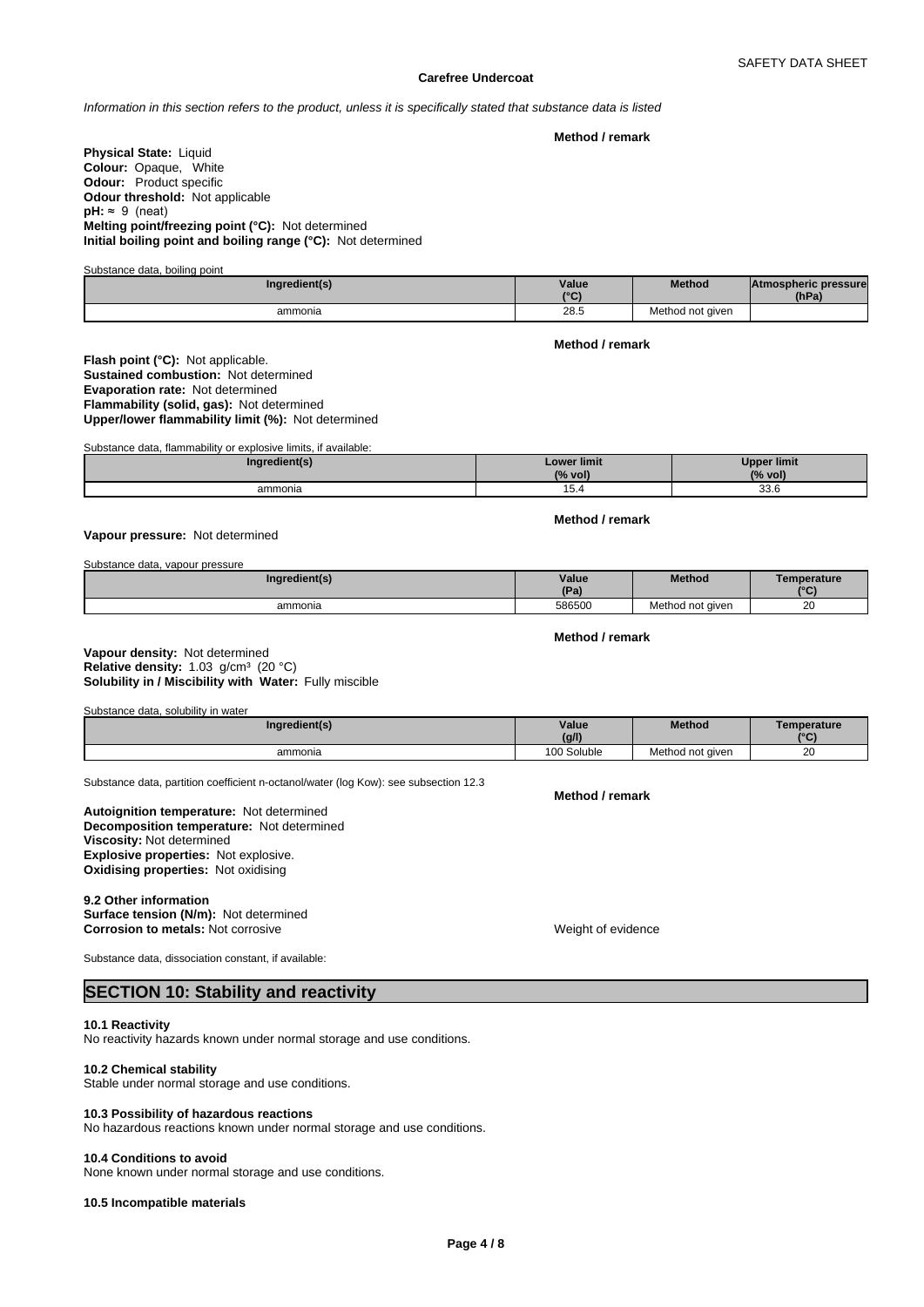None known under normal use conditions.

# **10.6 Hazardous decomposition products**

None known under normal storage and use conditions.

# **SECTION 11: Toxicological information**

# **11.1 Information on toxicological effects**

No data is available on the mixture

Substance data, where relevant and available, are listed below.

# **Acute toxicity** Acute oral toxicity

| $, \, \omega$ ato oral to $\omega$ toit $\gamma$ |                 |                  |         |                  |                      |  |
|--------------------------------------------------|-----------------|------------------|---------|------------------|----------------------|--|
| Ingredient(s)                                    | <b>Endpoint</b> | Value<br>(mg/kg) | Species | Method           | Exposure<br>time (h) |  |
| ammonia                                          | $LD_{50}$       | 35 <sub>C</sub>  | Rat     | Method not given |                      |  |

Acute dermal toxicity

| Ingredient(s) | <b>Endpoint</b> | Value<br>(mg/kg)     | <b>Species</b> | Method | <b>Exposure</b><br>time (h) |
|---------------|-----------------|----------------------|----------------|--------|-----------------------------|
| ammonia       |                 | No data<br>available |                |        |                             |

## Acute inhalative toxicity

| Ingredient(s) | <b>Endpoint</b> | Value<br>(mg/l) | <b>Species</b> | Method           | <b>Exposure</b><br>time (h) |
|---------------|-----------------|-----------------|----------------|------------------|-----------------------------|
| ammonia       | $\sim$<br>ᄔᅛ    | 7.035           | _<br>Rat       | Method not given | ບ.ບ                         |

#### **Irritation and corrosivity** Skin irritation and corrosivity

| Ingredient(s) | रेesult                       | Species | <b>Method</b>    | osure time |
|---------------|-------------------------------|---------|------------------|------------|
| ammonia       | ____<br><b>Corrosive</b><br>. |         | Method not given |            |

| Eye irritation and corrosivity |  |
|--------------------------------|--|
|--------------------------------|--|

| <b>Ingredient</b> (s | Result           | Species | <b>Method</b>                   | $\neg$ xposure time |
|----------------------|------------------|---------|---------------------------------|---------------------|
| ammonia              | damage<br>Severe |         | aiven<br>$-$<br>Method<br>,,,,, |                     |

| Respiratory tract irritation and corrosivity |                   |         |                  |                      |
|----------------------------------------------|-------------------|---------|------------------|----------------------|
| Ingredient(s)                                | Result            | Species | <b>Method</b>    | <b>Exposure time</b> |
| ammonia                                      | Irritating to     |         | Method not given |                      |
|                                              | respiratory tract |         |                  |                      |

#### **Sensitisation** sensition by akin contact

| $\cdots$<br>ammonia<br>sensitising<br>aiven<br>Not | <b>SEIBIUSAUVITUV SNITUVIILAU</b><br>лne | ≀esult | :uca | <b>Method</b> |  |
|----------------------------------------------------|------------------------------------------|--------|------|---------------|--|
|                                                    |                                          |        |      |               |  |

Sensitisation by inhalation

| dient(s<br>anare | Result                         | Species | <b>Method</b> | osure time |
|------------------|--------------------------------|---------|---------------|------------|
| ammonia          | ∖l∩<br>) data available.<br>٦U |         |               |            |

**CMR effects (carcinogenicity, mutagenicity and toxicity for reproduction) Mutagenicity** 

| Ingredient(s) | <b>Result (in-vitro)</b>     | Method<br>(in-vitro) | Result (in-vivo)             | <b>Method</b><br>(in-vivo) |
|---------------|------------------------------|----------------------|------------------------------|----------------------------|
| ammonia       | No evidence for mutagenicity |                      | No evidence for mutagenicity |                            |

**Carcinogenicity** 

| <br>andiantie -                                                                                                                                                                                                                                                                                                                                                                                                                                                                                   | <b>Effect</b>                      |
|---------------------------------------------------------------------------------------------------------------------------------------------------------------------------------------------------------------------------------------------------------------------------------------------------------------------------------------------------------------------------------------------------------------------------------------------------------------------------------------------------|------------------------------------|
| ammonia<br>$\begin{array}{ccc} \multicolumn{3}{c}{} & \multicolumn{3}{c}{} & \multicolumn{3}{c}{} & \multicolumn{3}{c}{} & \multicolumn{3}{c}{} & \multicolumn{3}{c}{} & \multicolumn{3}{c}{} & \multicolumn{3}{c}{} & \multicolumn{3}{c}{} & \multicolumn{3}{c}{} & \multicolumn{3}{c}{} & \multicolumn{3}{c}{} & \multicolumn{3}{c}{} & \multicolumn{3}{c}{} & \multicolumn{3}{c}{} & \multicolumn{3}{c}{} & \multicolumn{3}{c}{} & \multicolumn{3}{c}{} & \multicolumn{3}{c}{} & \multicolumn$ | data available ו<br>INo<br>.<br>__ |

Toxicity for reproduction

| Ingredient(s) | Endpoint | <b>Specific effect</b> | Value<br>$(mg/kg)$ bw/d) | Species | <b>Method</b> | <b>Exposure</b><br>time | Remarks and other effects<br>reported    |
|---------------|----------|------------------------|--------------------------|---------|---------------|-------------------------|------------------------------------------|
| ammonia       |          |                        | No data<br>available     |         |               |                         | No evidence for reproductive<br>toxicity |

**Repeated dose toxicity**

Sub-acute or sub-chronic oral toxicity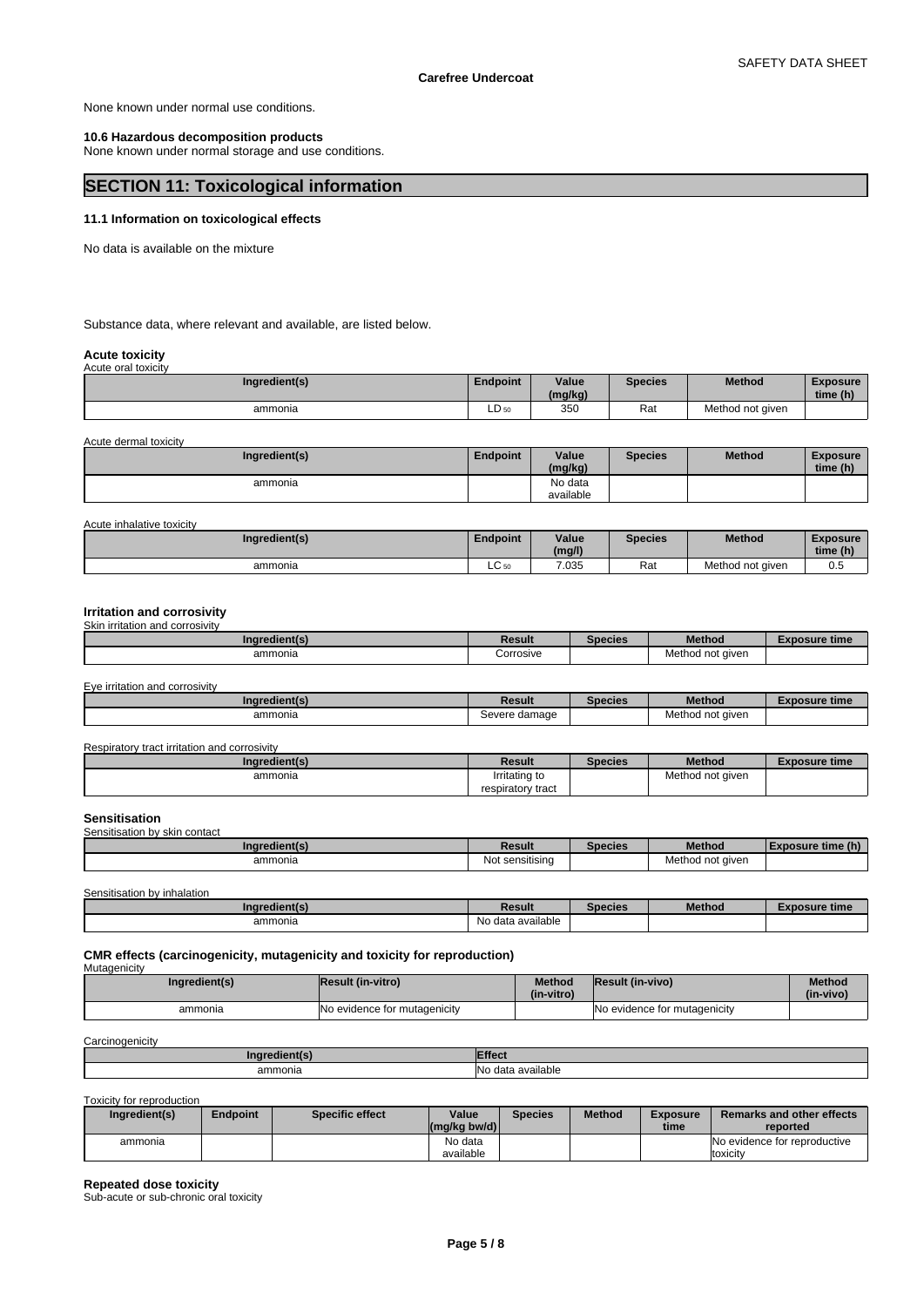|         |       | (mg/kg bw/d) |                     | time (days) | affected |
|---------|-------|--------------|---------------------|-------------|----------|
| ammonia | NOAEL | 68           | Method not<br>aiven |             |          |

Sub-chronic dermal toxicity

| Ingredient(s) | Endpoint | Value<br>(mg/kg bw/d) | <b>Species</b> | <b>Method</b> | Itime (davs) | <b>Exposure Specific effects and organs</b><br>affected |
|---------------|----------|-----------------------|----------------|---------------|--------------|---------------------------------------------------------|
| ammonia       |          | No data<br>available  |                |               |              |                                                         |

#### Sub-chronic inhalation toxicity

| Ingredient(s) | <b>Endpoint</b> | Value        | Species | <b>Method</b> |                | <b>Exposure Specific effects and organs</b> |
|---------------|-----------------|--------------|---------|---------------|----------------|---------------------------------------------|
|               |                 | (mg/kg bw/d) |         |               | Itime (davs) I | affected                                    |
| ammonia       |                 | No data      |         |               |                |                                             |
|               |                 | available    |         |               |                |                                             |

#### Chronic toxicity

| ----------------- |                          |          |                                                            |                |               |                         |                                         |        |
|-------------------|--------------------------|----------|------------------------------------------------------------|----------------|---------------|-------------------------|-----------------------------------------|--------|
| Ingredient(s)     | <b>Exposure</b><br>route | Endpoint | Value<br>$\left \frac{\text{mag}}{\text{kg}}\right $ bw/d) | <b>Species</b> | <b>Method</b> | <b>Exposure</b><br>time | Specific effects and<br>organs affected | Remark |
| ammonia           |                          |          | No data<br>available                                       |                |               |                         |                                         |        |

#### STOT-single exposure

| ammonia<br>$\begin{array}{ccc} \multicolumn{3}{c}{} & \multicolumn{3}{c}{} & \multicolumn{3}{c}{} & \multicolumn{3}{c}{} & \multicolumn{3}{c}{} & \multicolumn{3}{c}{} & \multicolumn{3}{c}{} & \multicolumn{3}{c}{} & \multicolumn{3}{c}{} & \multicolumn{3}{c}{} & \multicolumn{3}{c}{} & \multicolumn{3}{c}{} & \multicolumn{3}{c}{} & \multicolumn{3}{c}{} & \multicolumn{3}{c}{} & \multicolumn{3}{c}{} & \multicolumn{3}{c}{} & \multicolumn{3}{c}{} & \multicolumn{3}{c}{} & \multicolumn$ | <b>IN</b> o<br>ı available<br>$A^{\sim}$<br>udla<br>. |
|---------------------------------------------------------------------------------------------------------------------------------------------------------------------------------------------------------------------------------------------------------------------------------------------------------------------------------------------------------------------------------------------------------------------------------------------------------------------------------------------------|-------------------------------------------------------|
|                                                                                                                                                                                                                                                                                                                                                                                                                                                                                                   |                                                       |

STOT-repeated exposure

| .<br>Ingredient(s |                                                       |
|-------------------|-------------------------------------------------------|
| ammonia           | $\sim$ $\sim$<br>ı available<br>doto.<br>$\mathbf{u}$ |

#### **Aspiration hazard**

Substances with an aspiration hazard (H304), if any, are listed in section 3. If relevant, see section 9 for dynamic viscosity and relative density of the product.

# **Potential adverse health effects and symptoms**

Effects and symptoms related to the product, if any, are listed in subsection 4.2.

# **SECTION 12: Ecological information**

# **12.1 Toxicity**

No data is available on the mixture.

Substance data, where relevant and available, are listed below

# **Aquatic short-term toxicity** Aquatic short-term toxicity - fish

| Ingredient(s) | Endpoint        | Value<br>(mg/l) | <b>Species</b> | <b>Method</b>    | Exposure<br>time (h) |
|---------------|-----------------|-----------------|----------------|------------------|----------------------|
| ammonia       | $\sim$<br>LU 50 | 0.56 -<br>2.48  | Fish           | Method not given | 96                   |

Aquatic short-term toxicity - crustacea

| Ingredient(s) | <b>Endpoint</b>        | Value<br>(mg/l) | Species                 | <b>Method</b>    | Exposure<br>time (h) |  |
|---------------|------------------------|-----------------|-------------------------|------------------|----------------------|--|
| ammonia       | $\sim$<br><b>ヒし 50</b> | 22.8            | Daphnia<br>magna Straus | Method not given |                      |  |

## Aquatic short-term toxicity - algae

| Ingredient(s) | <b>Endpoint</b> | Value     | <b>Species</b> | Method | <b>Exposure</b> |  |
|---------------|-----------------|-----------|----------------|--------|-----------------|--|
|               |                 | (mg/l)    |                |        | time (h)        |  |
| ammonia       |                 | No data   |                |        |                 |  |
|               |                 | available |                |        |                 |  |

Aquatic short-term toxicity - marine species

| Ingredient(s) | Endpoint | Value<br>(mg/l)      | <b>Species</b> | <b>Method</b> | <b>Exposure</b><br>time (davs) |  |
|---------------|----------|----------------------|----------------|---------------|--------------------------------|--|
| ammonia       |          | No data<br>available |                |               |                                |  |

## Impact on sewage plants - toxicity to bacteria

| Ingredient(s) | <b>Endpoint</b> | Value<br>(mg/l) | <b>Inoculum</b> | <b>Method</b> | <b>Exposure</b><br>time |
|---------------|-----------------|-----------------|-----------------|---------------|-------------------------|
| ammonia       |                 | No data         |                 |               |                         |
|               |                 | available       |                 |               |                         |

# **Aquatic long-term toxicity**

Aquatic long-term toxicity - fish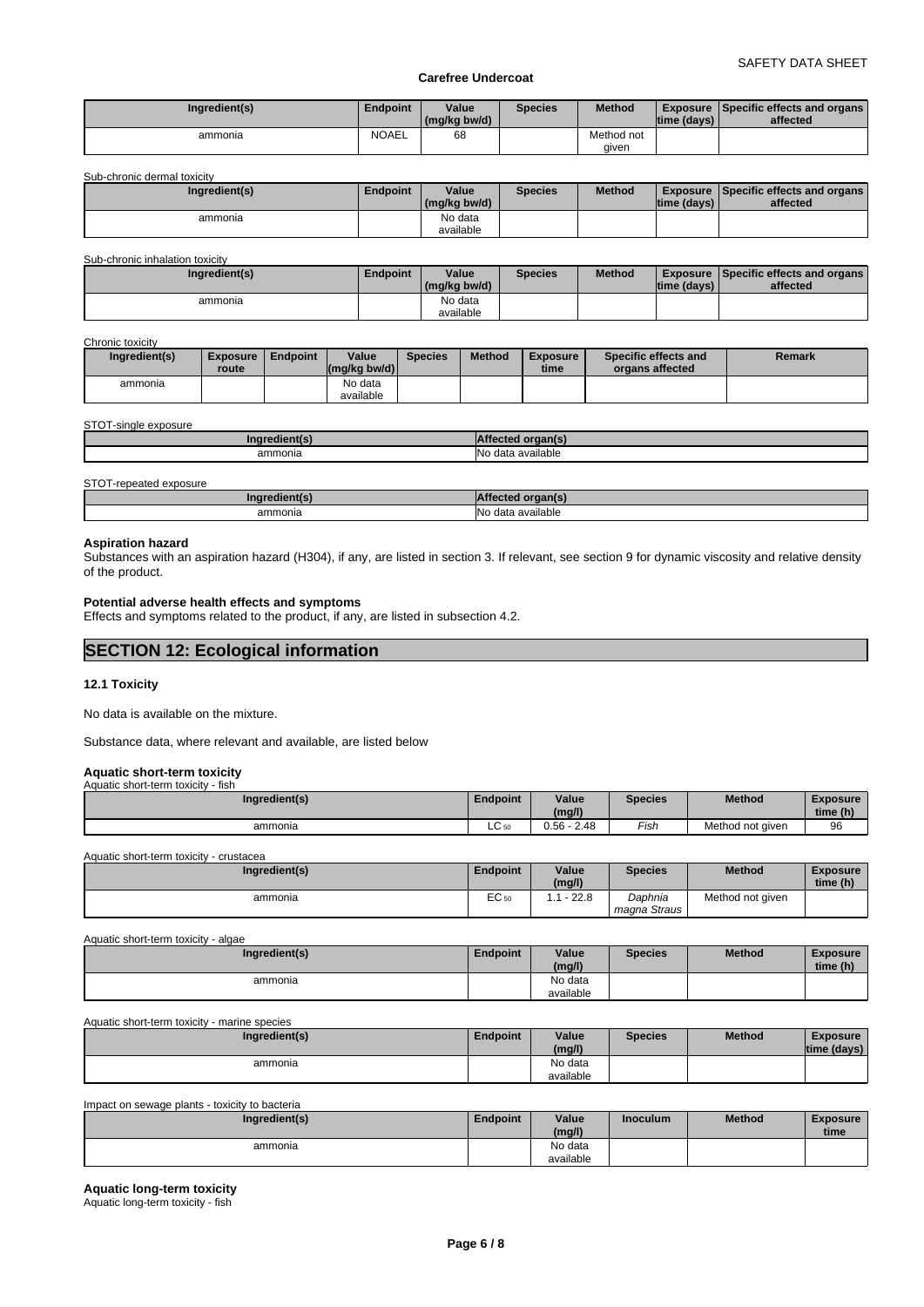| Ingredient(s) | Endpoint | Value<br>(mg/l) | <b>Species</b> | <b>Method</b> | <b>Exposure</b><br>time | <b>Effects observed</b> |
|---------------|----------|-----------------|----------------|---------------|-------------------------|-------------------------|
| ammonia       |          | No data         |                |               |                         |                         |
|               |          | available       |                |               |                         |                         |

Aquatic long-term toxicity - crustacea

| Ingredient(s) | <b>Endpoint</b> | Value<br>(mg/l)      | <b>Species</b> | <b>Method</b> | <b>Exposure</b><br>time | <b>Effects observed</b> |
|---------------|-----------------|----------------------|----------------|---------------|-------------------------|-------------------------|
| ammonia       |                 | No data<br>available |                |               |                         |                         |

Aquatic toxicity to other aquatic benthic organisms, including sediment-dwelling organisms, if available:

| Ingredient(s) | Endpoint | Value<br>(mg/kg dw<br>sediment) | <b>Species</b> | <b>Method</b> | <b>Exposure</b><br>$ time$ (days) $ $ | <b>Effects observed</b> |
|---------------|----------|---------------------------------|----------------|---------------|---------------------------------------|-------------------------|
| ammonia       |          | No data                         |                |               |                                       |                         |
|               |          | available                       |                |               |                                       |                         |

## **Terrestrial toxicity**

Terrestrial toxicity - soil invertebrates, including earthworms, if available:

Terrestrial toxicity - plants, if available:

Terrestrial toxicity - birds, if available:

Terrestrial toxicity - beneficial insects, if available:

Terrestrial toxicity - soil bacteria, if available:

#### **12.2 Persistence and degradability**

**Abiotic degradation** Abiotic degradation - photodegradation in air, if available:

Abiotic degradation - hydrolysis, if available:

Abiotic degradation - other processes, if available:

#### **Biodegradation**

Ready biodegradability - aerobic conditions

| Ingredient(s) | <b>Inoculum</b> | <b>Analytical</b><br>method | DT 50 | <b>Method</b> | Evaluation            |
|---------------|-----------------|-----------------------------|-------|---------------|-----------------------|
| ammonia       |                 |                             |       |               | Readily biodegradable |

Ready biodegradability - anaerobic and marine conditions, if available:

Degradation in relevant environmental compartments, if available:

#### **12.3 Bioaccumulative potential**

| Partition coefficient n-octanol/water (log Kow) |             |                  |                             |        |  |  |  |  |  |
|-------------------------------------------------|-------------|------------------|-----------------------------|--------|--|--|--|--|--|
| Ingredient(s)                                   | Value       | <b>Method</b>    | valuation                   | Remark |  |  |  |  |  |
| ammonia                                         | ה ה<br>U.Z3 | Method not aiven | No bioaccumulation expected |        |  |  |  |  |  |

Bioconcentration factor (BCF)

| edient(s)<br>.no· | Value                       | Species | <b>Contract Contract Contract Contract</b><br>Method | valuation | n manul<br>₹еніагк |
|-------------------|-----------------------------|---------|------------------------------------------------------|-----------|--------------------|
| ammonia           | <br>No.<br>o data available |         |                                                      |           |                    |

## **12.4 Mobility in soil**

| Adsorption/Desorption to soil or sediment |                                             |                                                  |               |                       |                       |
|-------------------------------------------|---------------------------------------------|--------------------------------------------------|---------------|-----------------------|-----------------------|
| Ingredient(s)                             | <b>Adsorption</b><br>coefficient<br>Loa Koc | <b>Desorption</b><br>coefficient<br>Log Koc(des) | <b>Method</b> | Soil/sediment<br>type | <b>Evaluation</b>     |
| ammonia                                   | No data available                           |                                                  |               |                       | Low mobillity in soil |

#### **12.5 Results of PBT and vPvB assessment**

Substances that fulfill the criteria for PBT/vPvB, if any, are listed in section 3.

#### **12.6 Other adverse effects**

No other adverse effects known.

# **SECTION 13: Disposal considerations**

#### **13.1 Waste treatment methods Waste from residues / unused products:**

The concentrated contents or contaminated packaging should be disposed of by a certified handler or according to the site permit. Release of waste to sewers is discouraged. The cleaned packaging material is suitable for energy recovery or recycling in line with local legislation. **European Waste Catalogue:** 16 03 06 - organic wastes other than those mentioned in 16 03 05.